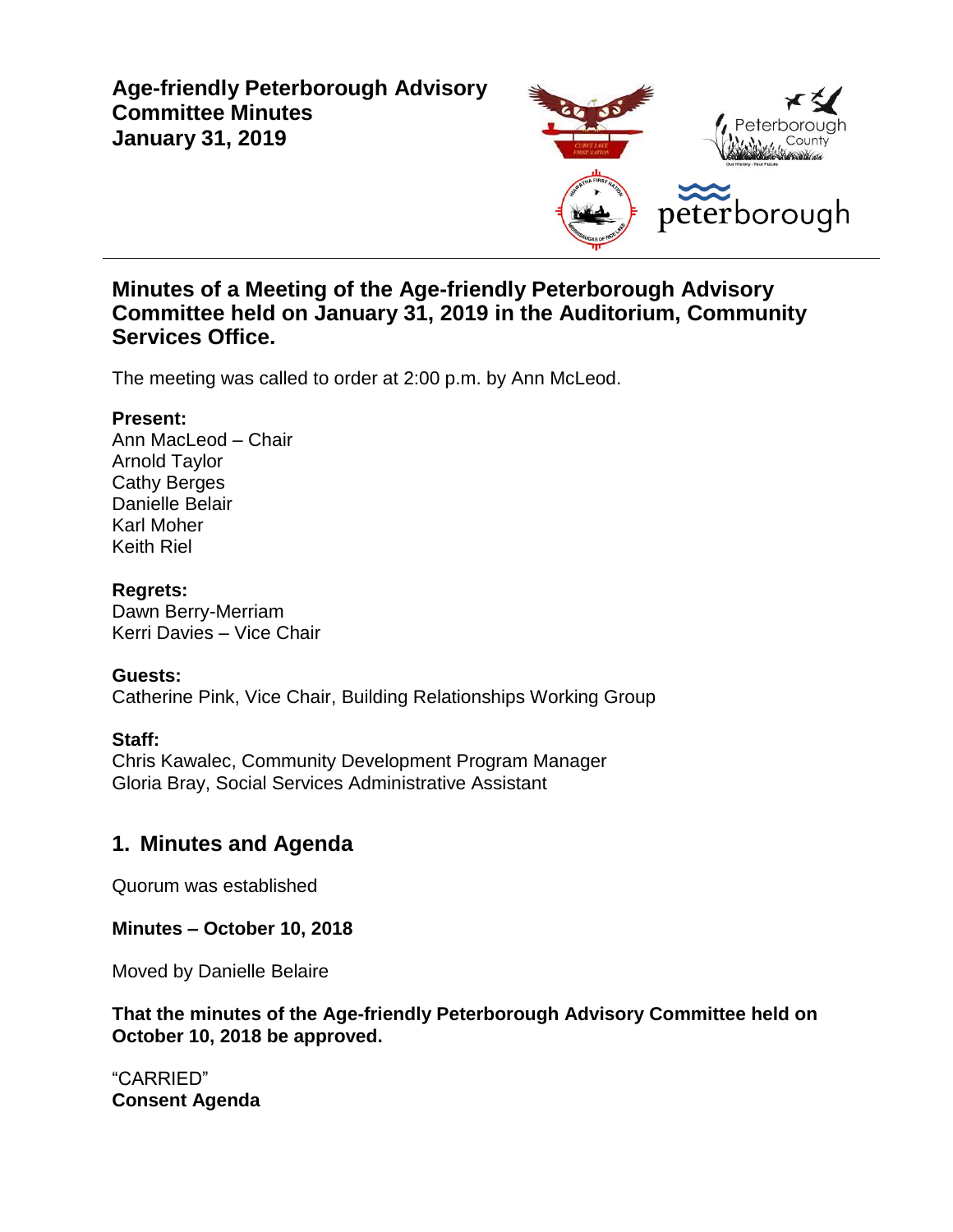No items were passed as part of the Consent Agenda

# **2. Disclosure of Pecuniary Interest**

There were no disclosures of pecuniary interest.

# **3. Community Development Program Manager Report AFPAC19-001 Status Report of the Community Development Program Manager**

Moved by Cathy Berges

**That the Age-friendly Peterborough Advisory Committee approves the recommendations outlined in Report AFPAC19-001 dated January 31, 2019 of the Community Development Program Manager.**

- **a) That Report AFPAC19-001 be received for information; and**
- **b) That a student project be endorsed to inventory local projects that address isolation among older adults and conduct research into other communities who have developed strategies that address isolation among older adults be approved in principle.**

"CARRIED"

**Other Business**

# **4. Next Meetings**

The meetings originally booked for February 6, 2019 and March 6, 2019 are cancelled.

The next meeting of this committee is March 14, 2019, 2:00-4:00 p.m. at Community Services auditorium.

## **5. Adjournment**

Motion by Arnold Taylor